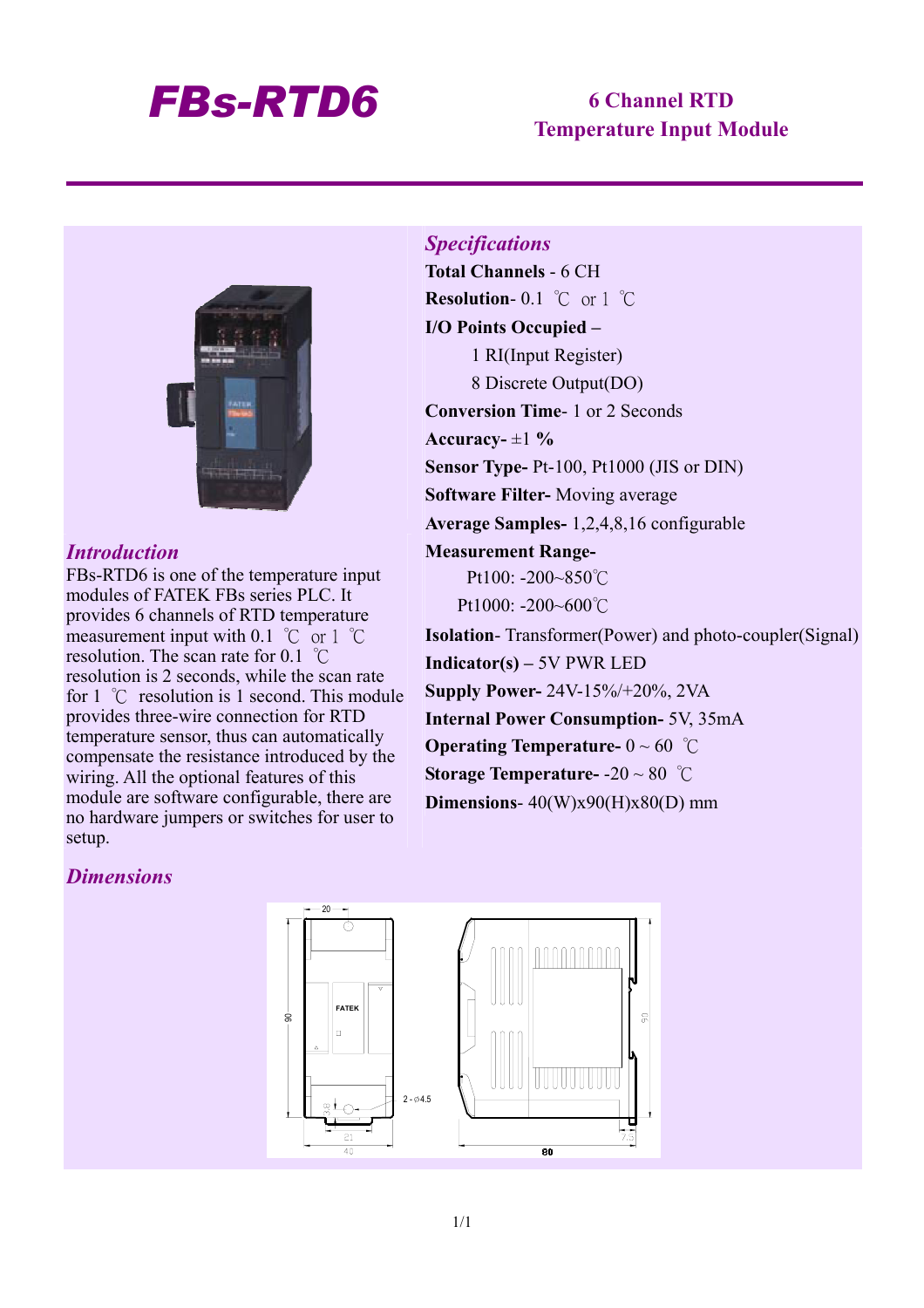

# **Temperature Input Module**

### *Wiring Diagram*